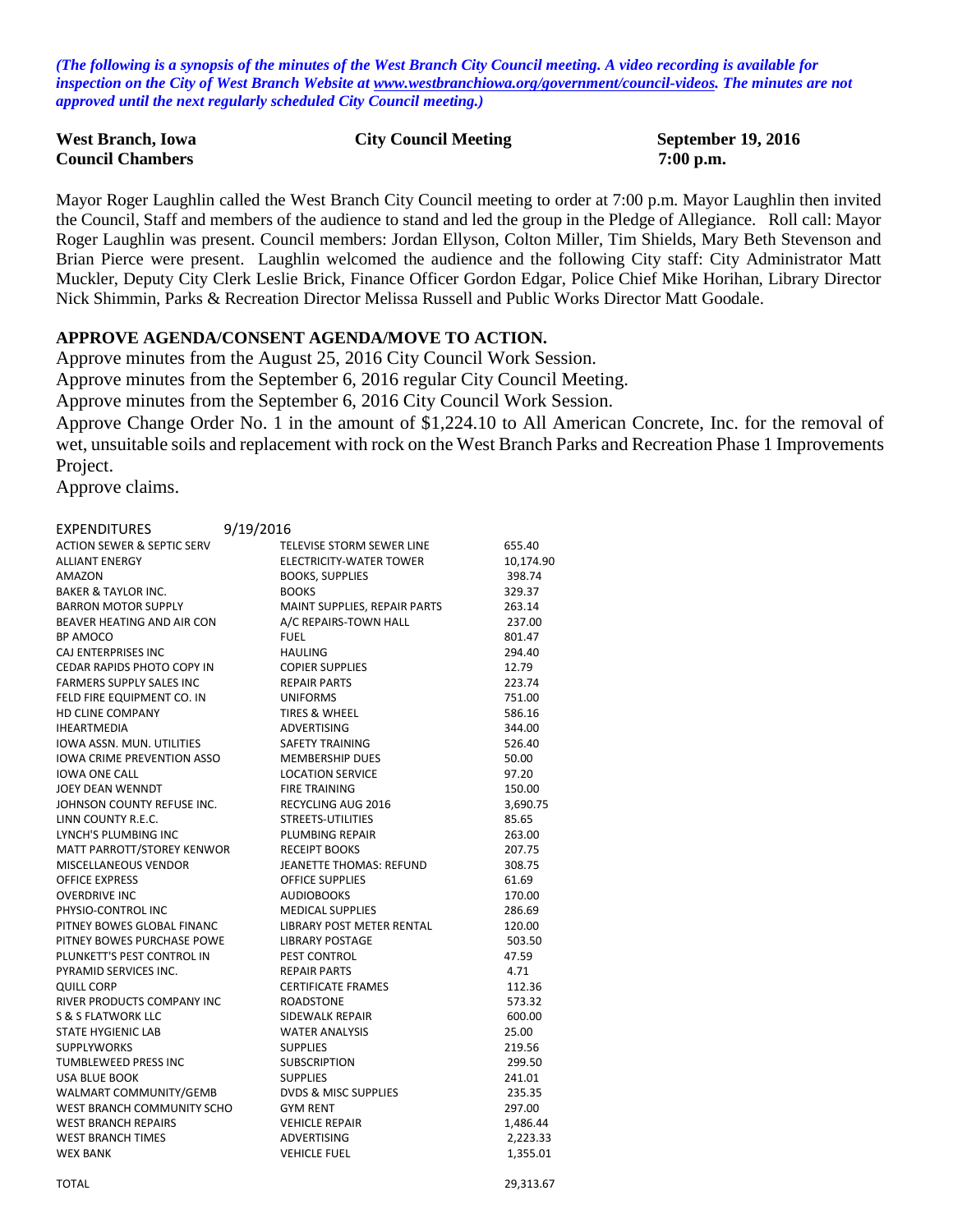PAID BETWEEN MEETINGS

| PAID BETWEEN MEETINGS                  |                                   |           |
|----------------------------------------|-----------------------------------|-----------|
| <b>BAKER &amp; TAYLOR INC.</b>         | <b>BOOKS</b>                      | 210.19    |
| <b>CEDAR COUNTY RECORDER</b>           | <b>RECORDING FEE</b>              | 7.00      |
| COSTCO WHOLESALE                       | <b>SUPPLIES</b>                   | 397.29    |
| CROELL REDI-MIX INC                    | STREET REPAIR, STORM SEWER REPAIR | 1,712.50  |
| DEWEYS JACK & JILL                     | <b>SUPPLIES</b>                   | 105.21    |
| MISCELLANEOUS VENDOR                   | <b>JESSICA THOMPSON: REFUND</b>   | 35.00     |
| <b>NICK SHIMMIN</b>                    | <b>POSTAGE</b>                    | 5.12      |
| <b>UPS</b>                             | SEWER - SHIPPING                  | 41.46     |
| US BANK EQUIPMENT FINANCE COPIER LEASE |                                   | 300.80    |
| <b>VAN METER INC</b>                   | LED FLOOD LIGHTS BERANEK PARK     | 14,836.14 |
| <b>TOTAL</b>                           |                                   | 17,650.71 |
| <b>GRAND TOTAL EXPENDITURES</b>        |                                   | 86,271.10 |
| <b>FUND TOTALS</b>                     |                                   |           |
| 001 GENERAL FUND                       |                                   | 51.086.07 |
| 022 CIVIC CENTER                       |                                   | 611.08    |
| 031 LIBRARY                            |                                   | 7,828.00  |
| 110 ROAD USE TAX                       |                                   | 4,007.81  |
| 112 TRUST AND AGENCY                   |                                   | 4,182.51  |
| 600 WATER FUND                         |                                   | 9.558.06  |
| 610 SEWER FUND                         |                                   | 7,202.17  |
| <b>740 STORM WATER UTILITY</b>         |                                   | 1795.40   |
| <b>GRAND TOTAL</b>                     |                                   | 86.271.10 |

Motion by Stevenson, second by Ellyson to approve agenda/consent agenda. AYES: Stevenson, Ellyson, Miller, Pierce, Shields. Motion carried.

#### **COMMUNICATIONS/OPEN FORUM**

Several people spoke at the open forum.

Mike Quinlan, 2856 Oasis Rd NE, Iowa City: Spoke on behalf of Cedars Edge golf and thanked the council for their work. He reported that 110 memberships had been sold during the season that allowed 235 people to play golf there this summer.

Mark Petersen, 419 Lilac St, Tiffin: He said he was speaking in support of Tammi and Jerry and felt the golf course was a necessity for the community. He said they need a lot of financial help and he would appreciate the city looking at tax abatement or TIF to assist them.

Erin Morrison-Vincent, 102 West Main: She said she posted a question on Facebook asking if the community wanted the golf course. She reported receiving 265 signatures and 60 comments in support of the golf course. She then presented the names and comments to the City Council.

Kathy Knoop, 800 Johnson-Cedar Road: She reported that she lived on "the road" (Johnson-Cedar Road) which the city is asking to be replaced. She stated it was a chip and seal road and was fine and did not need to be replaced.

Randy Sexton, 124 N Oliphant St.: He said he was he head golf coach at West Branch High School and wanted to speak on behalf of the children of West Branch. He said he ran a golf camp at the course and it was a neat experience to have an owner come out and say they welcome kids again.

Trevor Thein, 701 Sullivan St.: He reported the youth of the community are willing to support the course in any way they can – fund raising or other ways.

Mayor Roger Laughlin said he hoped the golf course issue was not dead and they would see it again sometime but right now it was out of the city's hands.

Kevin Olson, City Attorney commented that the Sextons and the city had both been flexible in their negotiations but the golf course owners were not. They wanted everything and would give up nothing.

Council person Ellyson said it was out of the hands of the city but Council person Brian Pierce said he disagreed with that and that people should come up with ideas to acquire the course.

There was some additional discussion but the mayor said he allocated 30 minutes to the topic and ended the discussion and allowed a one minute break for people to exit the room if they did not want to stay for the remainder of the meeting.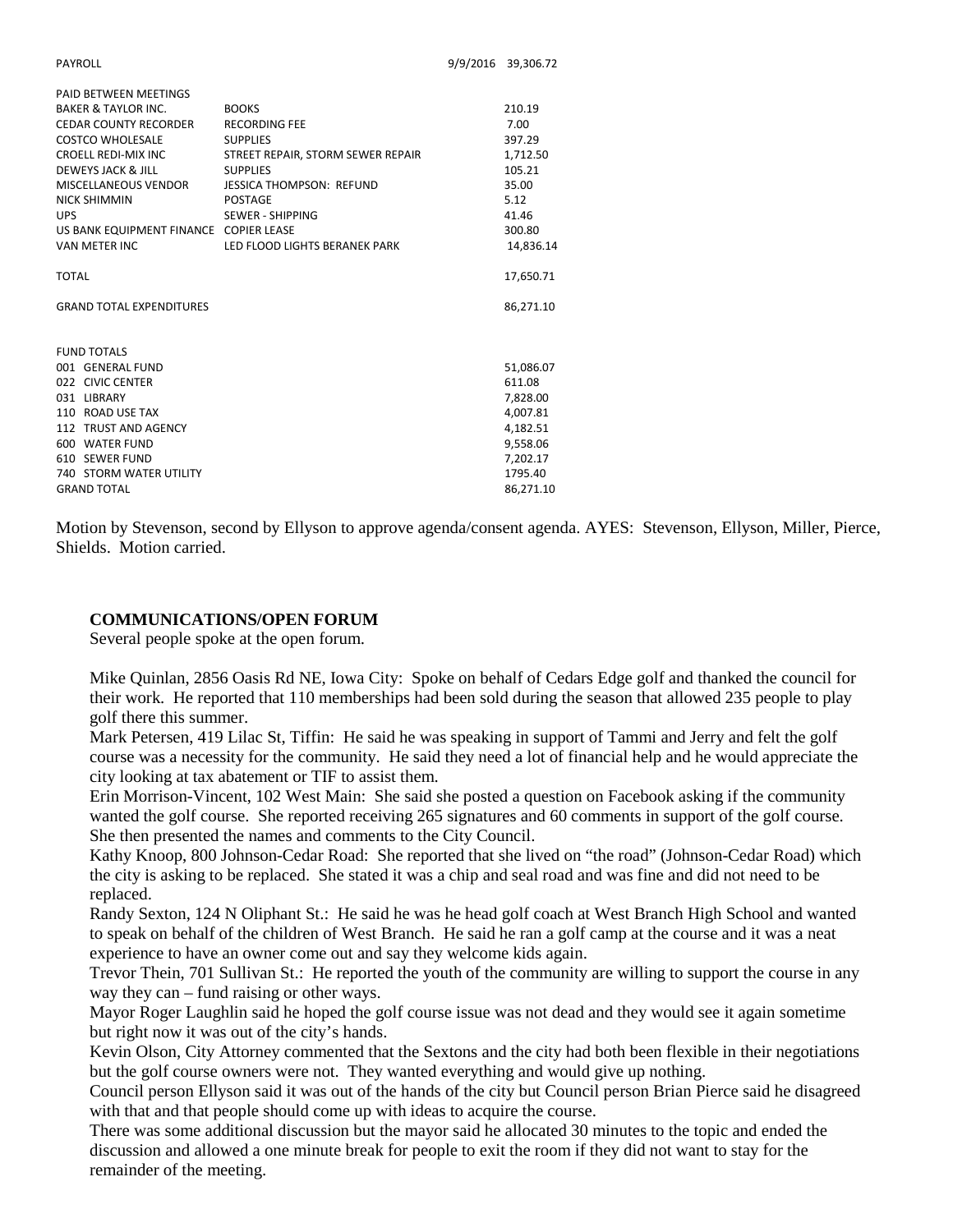Stacey Rios, 115 Foster St.: Spoke about the need for a sidewalk on Foster St.

# **PUBLIC HEARING/NON-CONSENT AGENDA**

# Mayor Roger Laughlin – Recognition of Reserve Police Officer Lynn Lovetinsky.

Mayor Laughlin presented a certificate of appreciation to Reserve Officer Lynn Lovetinsky for all of the volunteer hours he has donated to the City of West Branch. Chief Horihan also commented on the dedication and service of Officer Lovetinsky saying Lynn puts in the time, puts forth the effort and is worthy of being recognized.

# Ms. Abby Noelck, Spanish Teacher, Student Government Adviser – West Branch High School Homecoming Activities

Holly Hebl, a junior from West Branch High School, presented a copy of the Homecoming parade route to the City Council for approval.

# Approve street closures along parade route for the West Branch High School Homecoming Parade on Wednesday September 28, 2016 from 6:00 p.m.–7:00 p.m./Move to action.

Motion by Shields, second by Pierce to approve street closure. AYES: Shields, Pierce, Stevenson, Miller, Ellyson. Motion carried.

# Brian Boelk, HBK Engineering, LLC – Park & Rec Phase I Improvements Project Update

Robb Decker presented the progress report. Beranek Park lights were in and would be tested soon, the work is in the punch list phase and should be done soon. Wapsi Park playground equipment is in, Lynch is done with their portion and paving is close to going in. There is a permit required for the restroom facility and the building must still be ordered. There is work to be done in preparation for the construction of the restroom. There was much discussion on whether the concrete should be run up to the Chassis Engineering building located near the park. The Council requested a Change Order be brought before them for the next Council meeting.

The IDNR has approved the flood plain permit for Lions Field and has indicated a variance will be granted for the first phase of Wapsi Creek Park. The second phase of Wapsi Creek which will include a restroom and shelter will require a no-rise certificate.

### Second Reading of Ordinance 742, amending Title "Police, Fire and Emergencies," Chapter 30 "Police Department."/Move to action.

Motion by Ellyson, second by Stevenson to approve second reading of Ordinance 742. AYES: Ellyson, Stevenson, Miller, Pierce, Shields. Motion carried.

### First Reading of Ordinance 743, Amending Title Chapter 92 "Water Rates."/Move to action.

Muckler said the draft he was presenting was the same as he presented at the last meeting. He said the rate study showed that our community has higher rates than other communities and the higher the usage, the faster the rate climbs. He said other communities have about a 2,000 gallon minimum usage rate. The proposed rates would take a minimum bill from \$34.68 for 1,700 gallons to \$40.42 for 2,000 gallons. There was discussion on how rate changes would affect households and businesses in the community.

Motion by Shields, second by Ellyson to approve first reading of Ordinance 743. After the discussion, Shields amended the motion to make it a motion to postpone the reading. Ellyson seconded the motion to amend. AYES: Shields, Ellyson, Miller, Pierce, Stevenson. Motion carried.

### Resolution 1511, closing a portion of Cookson Street./Move to action.

Resident Dave Peden said that he needed 75 feet of street space to back up trucks with 53 feet long trailers on to his property. There was discussion on where to locate a fence on Cookson Street that would accommodate Peden and also meet the city's needs.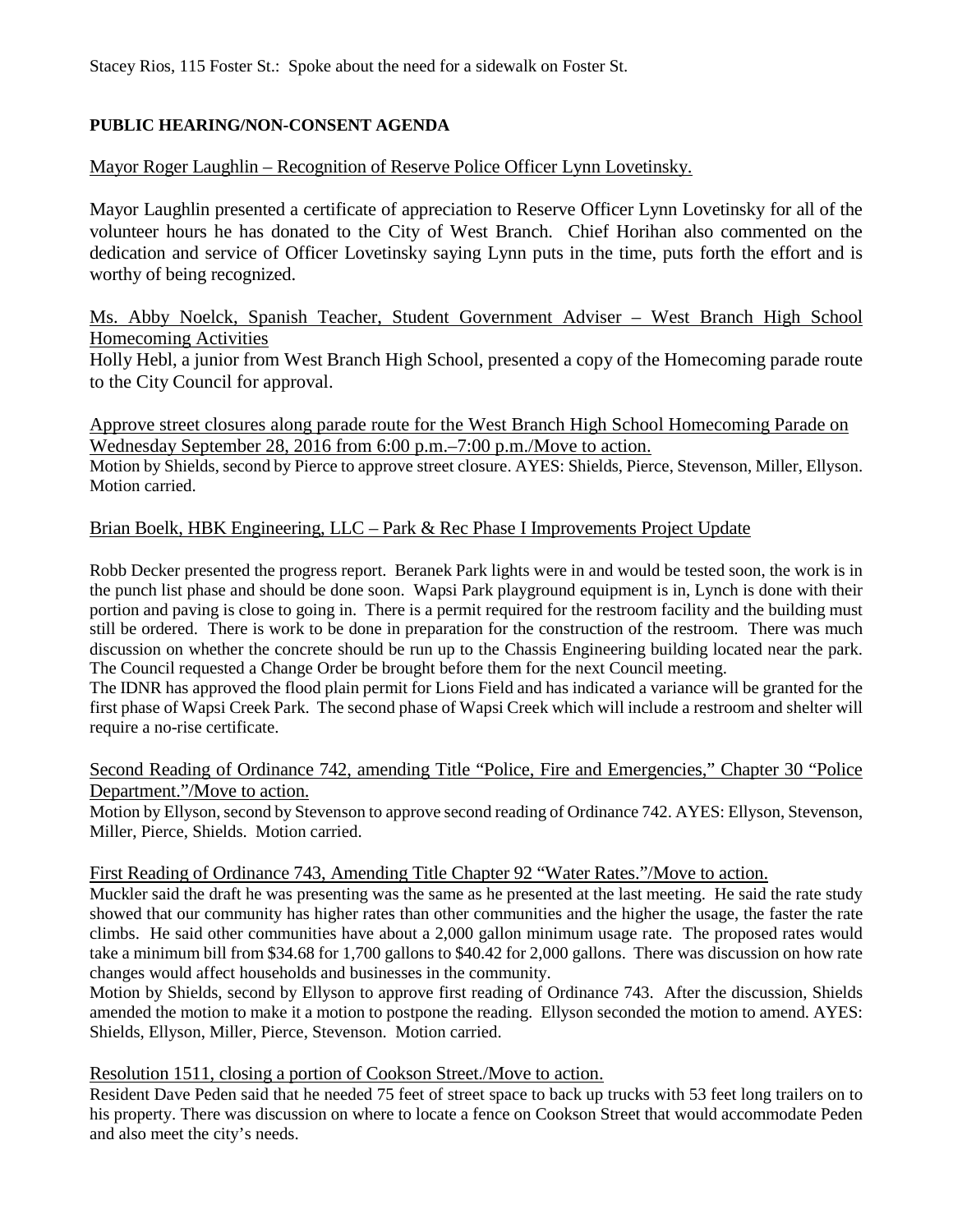Motion by Pierce, second by Miller to approve Resolution 1511. AYES: Pierce, Miller, Ellyson, Stevenson, Shields. Motion carried.

Resolution 1516, approving residential site plan policy./Move to action.

Ryan Bowers, representing the Planning and Zoning Commission, asked the Council to withhold approval at this time because it was felt that some of the requirements were too complex for prospective home owners to complete and would require hiring an engineering firm and may discourage people from relocating to West Branch. The P & Z commissioners felt these requirements should be reviewed and amended before becoming a resolution. Resident Kathy Knoop asked the Council to check what other communities are doing about site plans. City Engineer Schechinger was asked to comment on the requirements. He explained that other communities have similar requirements because there have been many problems with builders and homeowners and having these policies will provide some degree of assurance that new home owners will be protected.

Motion by Miller, second by Shields to approve Resolution 1516. After discussion, Miller amended the motion to table the resolution. Shields seconded. AYES: Miller, Shields, Pierce, Stevenson, Ellyson. Motion carried.

Resolution 1517, approving the purchase of a 2017 Ford F-250 Super Duty 4X4 Utility Truck in the amount of \$26,000.00./Move to action.

Motion by Miller, second by Shields to approve Resolution 1517. AYES: Miller, Shields, Pierce, Stevenson, Ellyson. Motion carried.

Resolution 1518, approving West Branch High School Phase 3 Improvements Project Site Plan./Move to action.

City Administrator Muckler said the resolution had inadvertently been placed on the agenda and was asking for it to be tabled. Superintendent Hatfield spoke on the West Branch School system 15 year master facilities plan and noted that the school wants to build a fourteen feet wide path around the school to enable emergency vehicles to get behind the building.

Motion by Shields, second by Miller to table Resolution 1518. AYES: Shields, Miller, Stevenson, Pierce, Ellyson. Motion carried.

City Engineer Dave Schechinger – Beranek Park Project, Concept #3

Schechinger explained that this concept included widening a portion of the parking lot to 24 feet, building a retaining wall, extending the sidewalk to the pavilion and relocating a shed in exchange for acquisition of land required for the project.

City Administrator Matt Muckler – Review of FY17 Capital Improvement Projects

Muckler spoke about the four projects on the CIP list for FY17 and explained that the utility funds did not have enough money to cover the utility portion of the projects and the new figures included the utility estimates. He asked the council to consider which projects could be deferred if bid prices came in over estimates. Miller suggested that the Council have a work session that visited the streets to get a better understanding of work needed on the various streets in order to provide a ranking. A work session was scheduled for 6:00 p.m. on October 3.

# **CITY STAFF REPORTS**

Park & Recreation Director Melissa Russell – Update on Park Space in Pedersen Valley

Russell reported on her meeting with City Administrator Muckler and Nate Kass of Fehr Graham. Design work had been halted while the City pursued purchasing land north of the park. Nate was given direction to produce designs that did not have structures over the easements and would allow for future growth. A public meeting is scheduled for October 3 at 5 p.m.. for public comment on designs.